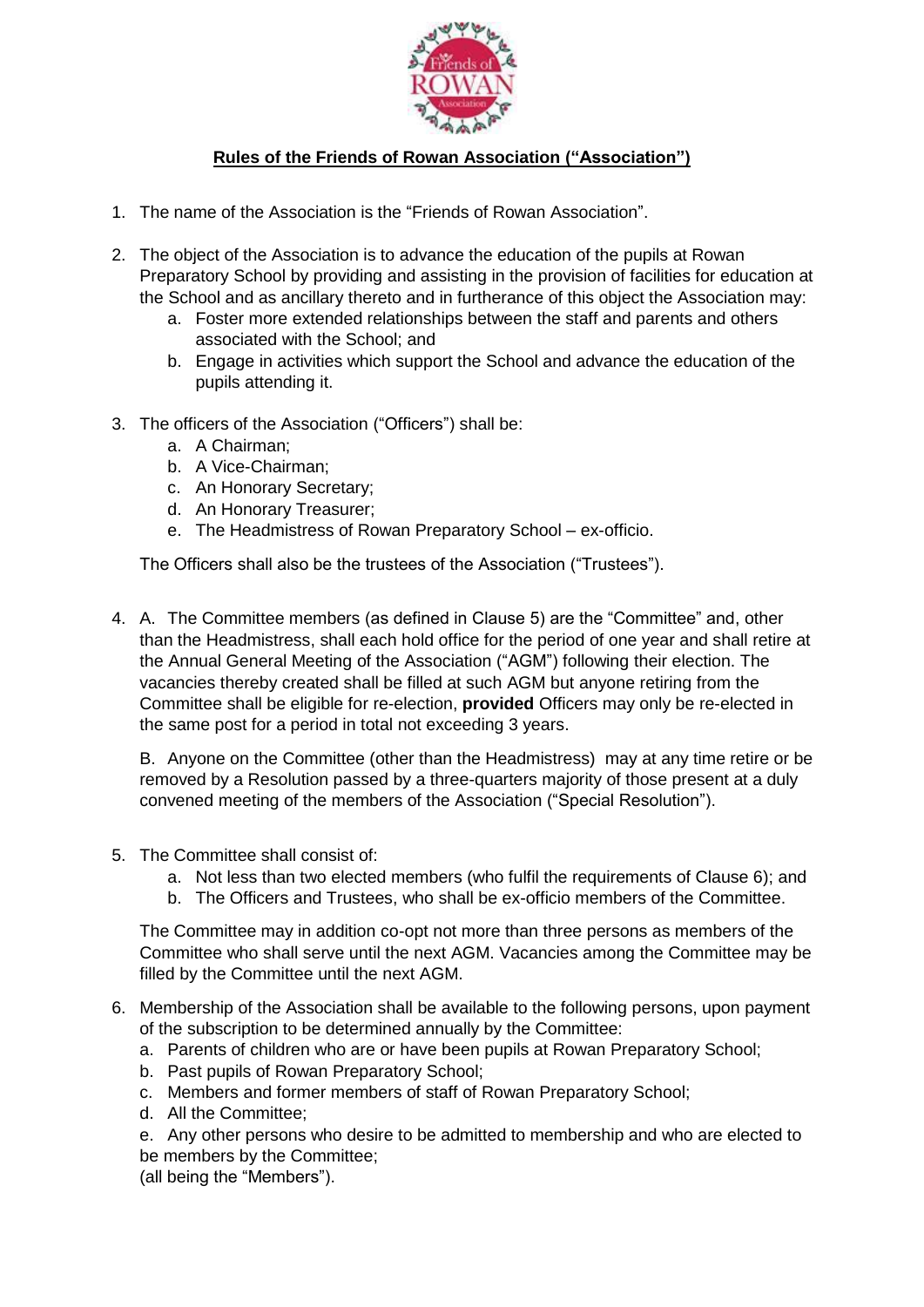7. The Association shall each year hold a general meeting as its AGM in addition to any other meetings in that year, and shall specify the meeting as such in the notices calling it. Not more than fifteen months shall elapse between the date of one AGM and that of the next. The AGM shall be held at such place as the Committee shall appoint and normally during the summer term although the Committee may at their discretion appoint a time during a different part of the year. The business to be transacted at an AGM shall include the consideration of the accounts, balance sheets, and the reports of the Committee and the scrutineer (if required), the appointment of, and the fixing of the remuneration of, the auditors or independent examiner (if required), election or re-election of Committee members and discussion and determination of any issues of policy and/or other business deemed appropriate by the Chairman of the AGM. At the AGM every member present including the Chairman shall have one vote and in the case of an equality of votes the Chairman shall have a second or casting vote.

Special meetings may be convened by the Honorary Secretary upon a request by the Committee or three members upon a similar notice which shall state the business to be considered at the Meeting.

- 8. The financial year end of the Association shall be 31 August. The Association shall comply with the requirements of the Charities Act 1993 (including any statutory modification or re-enactment thereof for the time being in force) for keeping financial records, the audit or other scrutiny of accounts (as required) and the preparation and transmission to the Charity Commission, as the case may be, of:
	- a. annual reports;
	- b. annual returns; and
	- c. annual statements of account.

Year end accounts relating to the Association once approved by the Association shall be available for inspection by any Member on the Association's website from time to time.

- 9. The Committee shall meet not less than once in every four calendar months and as required shall appoint a Chairman to preside at such meetings. The Chair shall be taken by the Chairman, or in the absence of the Chairman by the Vice-Chairman, or in the absence of both by a Chairman to be elected by the members of the Committee. Each member shall have one vote and in the case of an equality of votes the Chairman shall have a second or casting vote. The Chairman following each Committee meeting and on receipt of the minutes will liaise and discuss matters arising at such meetings with the Headmistress.
- 10. The Association shall have power to collect sums of money in support of its objects and all sums collected shall be handed over to the Treasurer who shall pay the same into any bank or building society account selected from time to time by the Committee in the name of the Association.
- 11. The Committee shall invest any monies not required for the immediate purposes of the Association in securities in which trust money may by law be invested with power from time to time to transpose such investments.
- 12. Any freehold or leasehold property purchased by the Association shall be vested in the Officers and Trustees as joint tenants.
- 13. Subject to the provisions of the Charities Act 1993 or any statutory modification thereof for the time being in force the Officers and Trustees may deal with the said property so vested in them by way of sale, mortgage, charge, lease or otherwise howsoever as